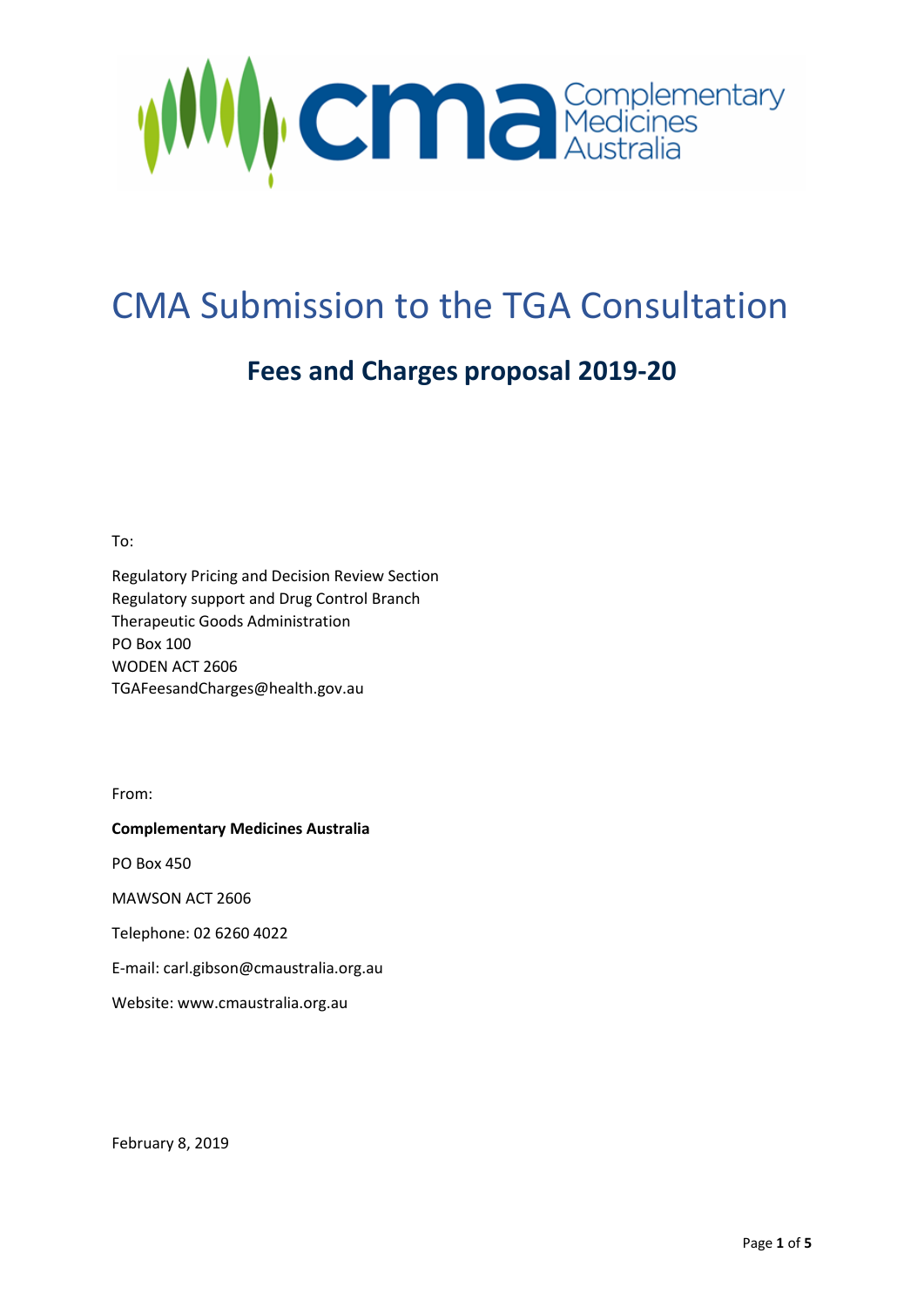

## Consultation - Annual review of fees and charges

Complementary Medicines Australia (CMA) met with the Department of Health's Therapeutic Goods Administration (TGA) as part of its annual bilateral meeting on the 13<sup>th</sup> December 2018 to discuss the TGA's budget outlook for 2018-19 and the proposed changes to fees and charges for 2019-20. CMA appreciates the opportunity to provide further feedback on TGA's consultation paper: Fees and charges proposal 2019-20.

The consultation provides the following three options for the annual review of fees and charges:

Option 1: No increase in fees and charges Option 2: Percentage increase in line with costs Option 3: Increase all fees and charges by indexation factor (TGA preferred)

Consistent with previous years, CMA has no objection to the TGA's preferred Option 3 to adjust fees and charges in relation to the indexation factor. This is consistent with long-established practice, and provides opportunities for efficiency gains through business process improvements. To that end, CMA have the following comments to make in relation to cost efficiencies and fees and charges management.

#### Cost efficiencies and maintaining risk commensurate approach to regulation

CMA does not support Option 2, a percentage increase in line with costs, but that are beyond the indexation figures. The majority of other Commonwealth Government departments are required to create efficiency improvements to operations to decrease costs. The TGA is a risk-based, cost recovered regulator that must also control costs through efficiency means.

In recent years we recognise the regulatory Branch has taken some steps to increase efficiencies by reducing red-tape, such as the removal of the requirements around herbal component names. In other areas the Complementary Medicines sector has seen increasing inefficiencies such as requests for information and investigation of minor or insignificant details, an approach that is overall less reflective of an efficient, risk focussed management approach than the system is designed for.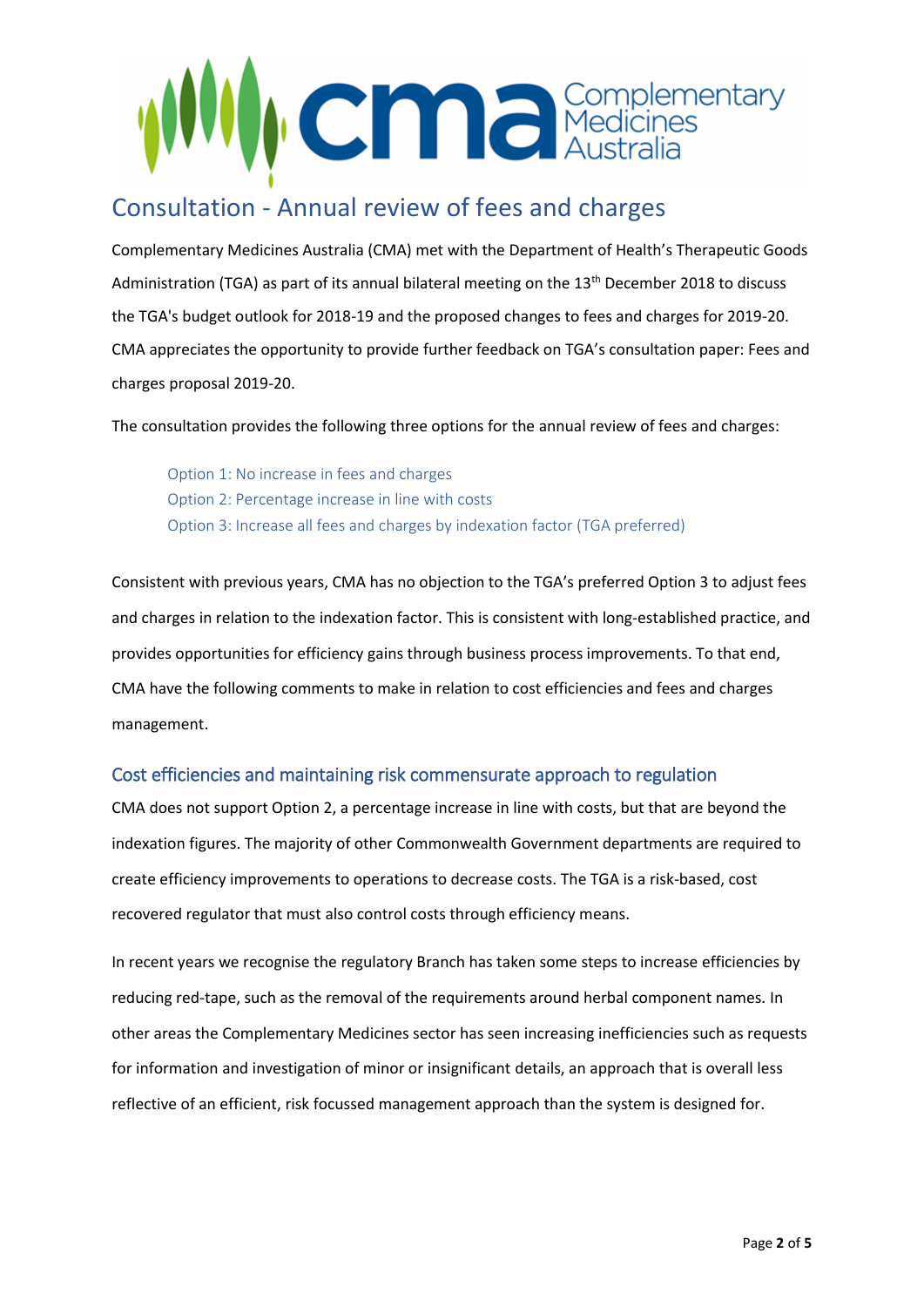

We support risk based management and recognising the overall challenge, in the previous financial year, the sector accepted a significant fee rise to account for increased reviews to assist the regulator in meeting obligations. This is the limit of the amount of increased costs that parts of the sector can absorb. It must be met by a balanced approach that is pragmatic in terms of prioritisation of higher risk versus low risk, low impact items to ensure efficient operation of the regulatory Branch to managing overall risk in what is a very low risk sector.

### Unnecessary costs through misaligned reform transition periods, increasing red tape, and lack of fee relief.

The complementary medicines sector had the bulk of reform recommendations to implement. There are a number of reforms to listed medicines that are creating significant additional costs to businesses through misaligned transition timeframes or increasing complexity of red-tape. Resulting costs include significant direct costs (such as ARTG grouping fees) and indirect costs (additional staff and consultancy fees), often when such costs have not been accounted for through regulatory impact assessments.

Requests for fee relief in such circumstances have not been accepted by the TGA despite significantly increased real costs and impacts of reforms. Cost and regulatory requirement inefficiencies place businesses and jobs at risk and unnecessarily raise the costs of products for end consumers.

The TGA, as a cost recovered regulator, needs to recognise there are continuing very high direct and indirect costs involved in meeting reform transition requirements for this sector and do more to reduce costs that have been inadvertently created through major reforms.

#### **Direct costs** examples:

a. The costs of changing ARTG entries to protect trademarks through unaccounted for effects resulting from changed legislation. At a cost of \$820 per changed entry, sponsors required to change all product ranges are facing costs in the hundreds of thousands of dollars.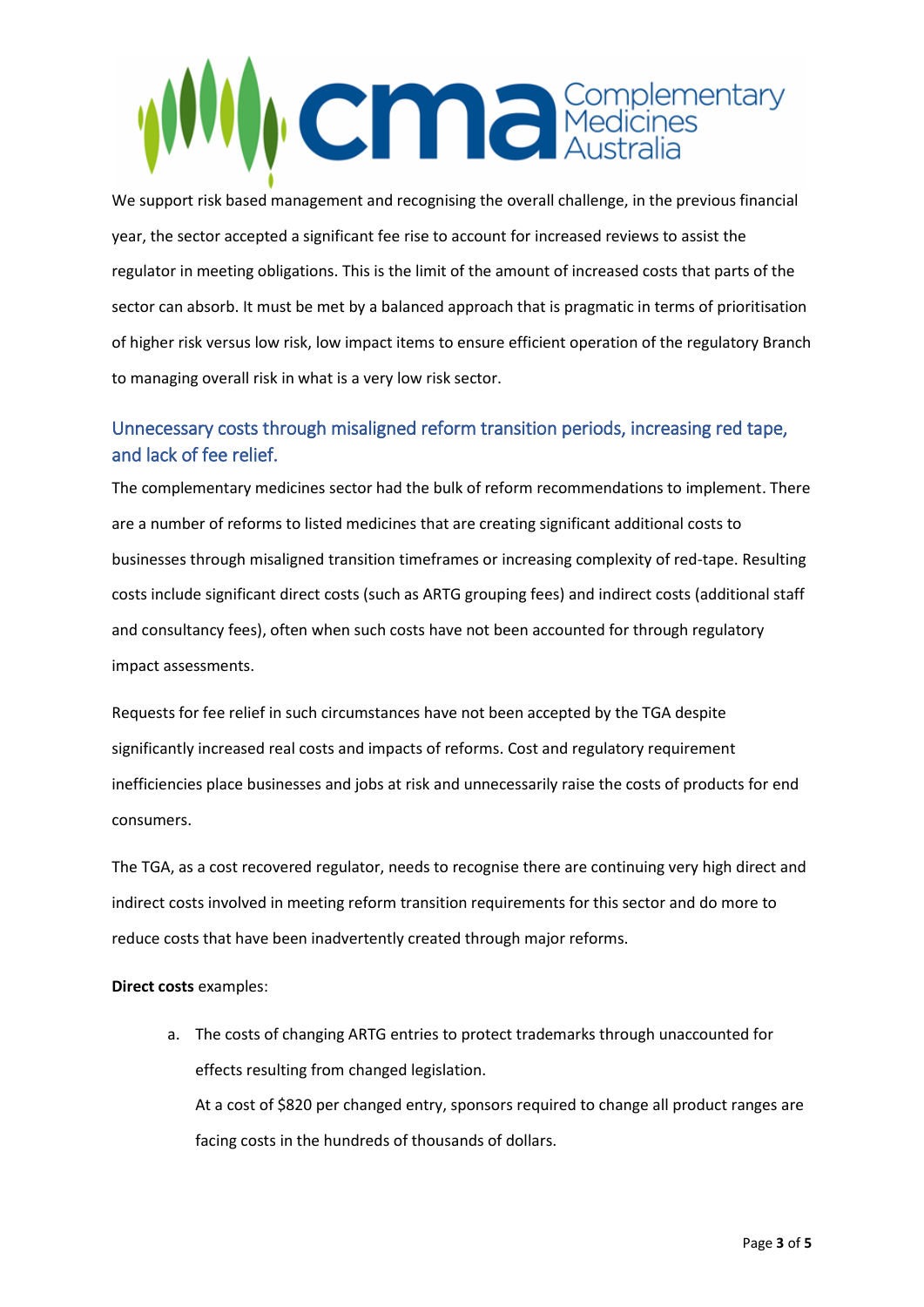

- b. It appears increasingly likely that there will be costs of changing ARTG entries after the fee free period where indications or qualifiers that are required for product continuation are not made available through the fee free period.
- c. Direct loss of manufactured and labelled product batches if inadequate transition periods are provided for low risk changes to ingredient requirements.
- d. Costs of printing advertising materials for minor and insignificant changes that do not permit the harmonisation of existing statements in advertising despite acknowledgment of no consumer risk, issues that were raised by multiple associations through consultation periods.

#### **Indirect costs** examples:

- a. Misalignment of label and advertising warning statements creating insignificant differences with no effect on consumer health and safety, but creating additional redtape and possible compliance issues through different requirements. The MMDR reform objective was to remove unnecessary and duplicative areas of regulation, however the sector has seen the significant addition of unnecessary and duplicative red tape, which also increases the possible costs resulting from inadvertent non-compliance from complex and non-streamlined requirements.
- b. Costs of hiring new contractors to meet the increasing red-tape demands and tight or misaligned transitional timeframes.
- c. Costs of changing labels or advertisements multiple times due to continuing changes in legislative documents and policy interpretation of documents, or misaligned timeframes.
- d. Costs of regulatory consultants to manage the increasingly complex and continually changing regulatory requirements.
- e. Increased batch production run sizes to due to increasing GMP and other manufacturing requirements. This is particularly tough on small businesses.